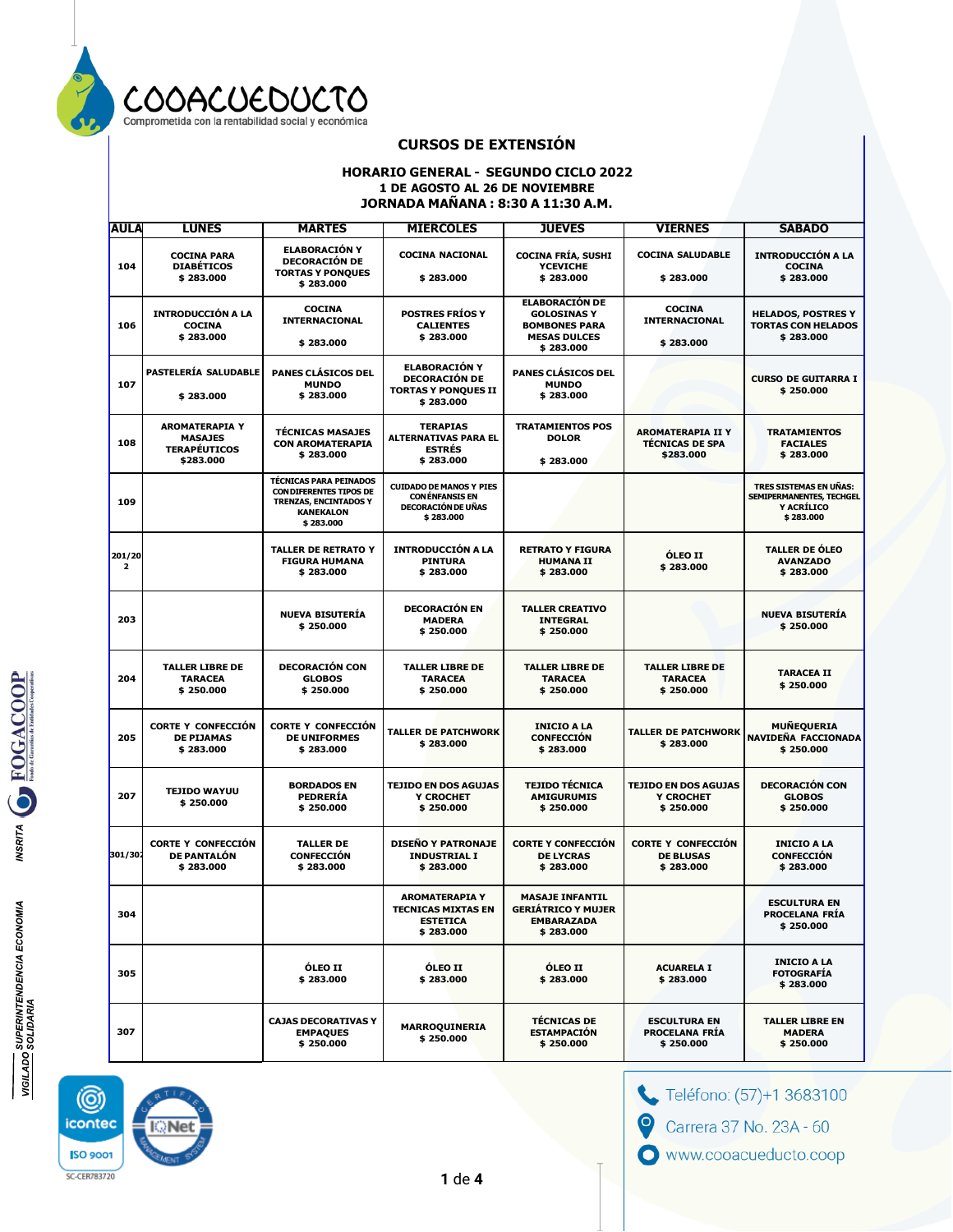

#### **HORARIO GENERAL - SEGUNDO CICLO 2022 1 DE AGOSTO AL 26 DE NOVIEMBRE**

**JORNADA TARDE : 1:30 A 4:30 P.M.**

| <b>AULA</b>                                                                | <b>LUNES</b>                                                                                                              | <b>MARTES</b>                                                                                                                                                                                                             | <b>MIÉRCOLES</b>                                                                  | <b>JUEVES</b>                                                  | <b>VIERNES</b>                                                          | <b>SÁBADO</b>                                                                |
|----------------------------------------------------------------------------|---------------------------------------------------------------------------------------------------------------------------|---------------------------------------------------------------------------------------------------------------------------------------------------------------------------------------------------------------------------|-----------------------------------------------------------------------------------|----------------------------------------------------------------|-------------------------------------------------------------------------|------------------------------------------------------------------------------|
| S/P                                                                        |                                                                                                                           |                                                                                                                                                                                                                           | <b>ESCULTURA EN</b><br><b>PROCELANA FRÍA</b><br>\$250.000                         |                                                                |                                                                         |                                                                              |
| 104                                                                        | <b>ELABORACIÓN Y</b><br><b>DECORACIÓN DE</b><br><b>COMIDA DE MAR</b><br>\$283.000<br><b>TORTAS Y PONQUES</b><br>\$283.000 |                                                                                                                                                                                                                           | <b>COCINA FRÍA, SUSHI</b><br><b>YCEVICHE</b><br>\$283.000                         | <b>RECETAS CON PASTAS Y</b><br><b>ARROCES</b><br>\$283.000     | <b>PESCADOS Y MARISCOS</b><br>\$283.000                                 | <b>COCINA NACIONAL</b><br>\$283.000                                          |
| 106                                                                        | <b>COCINA</b><br>INTERNACIONAL<br>\$283.000                                                                               | <b>DISEÑO DE MENÚS</b><br><b>PARA EVENTOS</b><br>\$283.000                                                                                                                                                                | <b>COCINA SALUDABLE</b><br>\$283.000                                              | <b>COCINA VEGETARIANA</b><br>\$283.000                         | <b>COCINA NACIONAL</b><br>\$283.000                                     | <b>COCINA SALUDABLE</b><br>\$283.000                                         |
| <b>HELADOS, POSTRES Y</b><br>107<br><b>TORTAS CON HELADOS</b><br>\$283.000 |                                                                                                                           | <b>ELABORACIÓN Y</b><br><b>DECORACIÓN DE</b><br><b>CUPCAKES</b><br>\$283.000                                                                                                                                              | PASTELERIA SALUDABLE<br>\$283.000                                                 | PANES CLÁSICOS DEL<br><b>MUNDO</b><br>\$283.000                | <b>VARIAEDAD</b><br><b>VERSATILIDAD DE</b><br><b>ARROZ</b><br>\$283.000 |                                                                              |
| 108                                                                        | <b>TÉCNICAS DE SPA</b><br>\$283.000                                                                                       | <b>AROMATERAPIA Y</b><br><b>TRTAMIENTOS</b><br>ÚLTIMAS TÉCNICAS EN<br><b>FACIALES Y</b><br><b>MASAJES</b><br><b>ESTÉTICA Y BELLEZA</b><br><b>TERAPÉUTICOS</b><br><b>DEPILACIÓN</b><br>\$283.000<br>\$283.000<br>\$283.000 |                                                                                   | <b>NUTRICIÓN Y MASAJES</b><br><b>DE REDUCCIÓN</b><br>\$283.000 | <b>MASAJE ESTÉTICO</b><br>\$283.000                                     |                                                                              |
| 109                                                                        | TRES SISTEMAS EN UÑAS:<br>SEMIPERMANENTES, TECHGEL<br><b>Y ACRÍLICO</b><br>\$283.000                                      | <b>KERATINAS, TRATAMIENTOS</b><br><b>CAPILARES Y CEPILLADOS</b><br>\$283.000                                                                                                                                              | DIFERENTES TÉCNICAS EN<br><b>MANICURE Y</b><br><b>SEMIPERMANENTE</b><br>\$283.000 |                                                                |                                                                         | <b>KERATINAS, TRATAMIENTOS</b><br><b>CAPILARES Y CEPILLADOS</b><br>\$283.000 |
| 201/202                                                                    |                                                                                                                           |                                                                                                                                                                                                                           | <b>TÉCNICAS MIXTAS</b><br>\$283.000                                               | <b>TALLER DE ÓLEO</b><br>\$283.000                             | <b>INTRODUCCIÓN A LA</b><br><b>PINTURA</b><br>\$283.000                 | <b>CURSO DE GUITARRA II</b><br>\$250.000                                     |
| 203                                                                        |                                                                                                                           | <b>TÉCNICAS MIXTAS EN</b><br><b>PEDRERIA</b><br>\$250.000                                                                                                                                                                 | PINTURA EN VIDRIO<br>\$250.000                                                    |                                                                |                                                                         |                                                                              |
| 204                                                                        | <b>TARACEA I</b><br>\$250.000                                                                                             | PINTURA EN TELA<br>\$250.000                                                                                                                                                                                              | <b>TALLER LIBRE DE</b><br><b>TARACEA</b><br>\$250.000                             | <b>TALLER LIBRE DE</b><br><b>TARACEA</b><br>\$250.000          | <b>TALLER LIBRE DE</b><br><b>TARACEA</b><br>\$250.000                   | <b>MARROQUINERÍA</b><br>\$250.000                                            |
| 205                                                                        | <b>CLÍNICA DEL VESTIDO</b><br>\$283.000                                                                                   | <b>CORTE Y CONFECCIÓN</b><br><b>DE BLUSAS</b><br>\$283.000                                                                                                                                                                | <b>CORTE Y CONFECCIÓN</b><br><b>DE ROPA DEPORTIVA</b><br>\$283.000                | <b>CORTE Y CONFECCIÓN</b><br><b>DE PIJAMAS</b><br>\$283.000    | <b>CORTE Y CONFECCIÓN</b><br><b>DE ROPA INFANTIL</b><br>\$283.000       |                                                                              |
| 207                                                                        | <b>ARREGLOS NAVIDEÑOS</b><br>\$250.000                                                                                    | <b>DECORACIÓN EN</b><br><b>MADERA</b><br>\$250.000                                                                                                                                                                        | <b>NUEVA BISUTERIA</b><br>\$250.000                                               | <b>BORDADO</b><br><b>GUATEMALTECO</b><br>\$250.000             | <b>MUÑEQUERIA</b><br><b>NAVIDEÑA</b><br><b>TRADICIONAL</b><br>\$250.000 |                                                                              |
| 301                                                                        | INTERPRETACIÓN Y<br><b>DESARROLLO DE</b><br><b>MODELOS</b><br>\$283.000                                                   | <b>TALLER DE</b><br><b>CONFECCIÓN</b><br>\$283.000                                                                                                                                                                        | <b>CORTE Y CONFECCIÓN</b><br><b>DE BLUSAS</b><br>\$283.000                        | <b>INICIACIÓN A LA</b><br><b>CONFECCIÓN</b><br>\$283.000       | <b>CORTE Y CONFECCIÓN</b><br>DE CHAQUETA SPORT<br>\$283.000             |                                                                              |
| 304                                                                        |                                                                                                                           |                                                                                                                                                                                                                           | <b>COLORIMETRIA</b><br>\$283.000                                                  | <b>BELLEZA FACIAL</b><br>\$283.000                             |                                                                         |                                                                              |
| 305                                                                        |                                                                                                                           | <b>RETRATO Y FIGURA</b><br><b>HUMANA II</b><br>\$283.000                                                                                                                                                                  | <b>MUÑEQUERIA</b><br>NAVIDEÑA<br><b>TRADICIONAL</b><br>\$250.000                  | <b>TALLER DE ÓLEO</b><br>\$283.000                             | <b>TÉCNICA VOCAL</b><br>\$283.000                                       | <b>INTRODUCCIÓN A LA</b><br><b>FOTOGRAFÍA</b><br>\$283,000                   |
| 307                                                                        | <b>TÉCNICAS MIXTAS EN</b><br><b>PREDRERIA</b><br>\$250.000                                                                | <b>ENCOLADOS</b><br>\$250.000                                                                                                                                                                                             | <b>TEJIDO TÉCNICA</b><br><b>AMIGURUMIS</b><br>\$250.000                           |                                                                | <b>ESCULTURA EN</b><br><b>PROCELANA FRÍA</b><br>\$250.000               |                                                                              |

Teléfono: (57)+1 3683100 Carrera 37 No. 23A - 60  $\mathbf 0$ www.cooacueducto.coop

MSRITA OF FOGACOOP

**VIGILADO SUPERINTENDENCIA ECONOMIA**<br>VIGILADO SOLIDARIA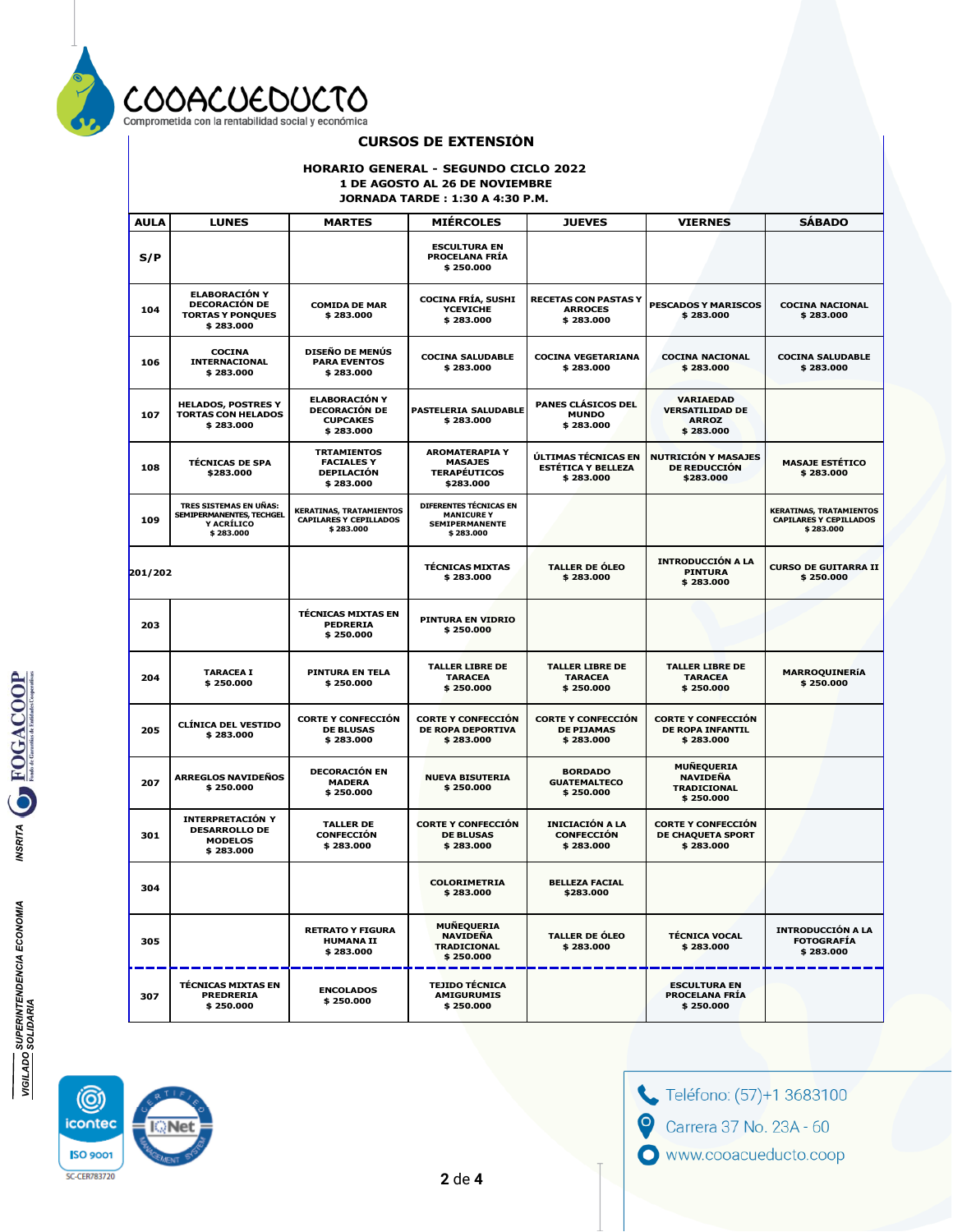

### HORARIO GENERAL - SEGUNDO CICLO 2022 1 DE AGOSTO AL 26 DE NOVIEMBRE **JORNADA NOCHE: 5:30 A 8:30 P.M.**

| <b>AULA</b> | <b>LUNES</b>                                          | <b>MARTES</b>                                                      | <b>MIERCOLES</b>                                                                    | <b>JUEVES</b>                                        | <b>VIERNES</b>                                                              |
|-------------|-------------------------------------------------------|--------------------------------------------------------------------|-------------------------------------------------------------------------------------|------------------------------------------------------|-----------------------------------------------------------------------------|
| 104         | <b>INTRODUCCÓN A LA</b><br><b>COCINA</b><br>\$283,000 | <b>DECORACIÓN CREATIVA</b><br><b>CON MINI POSTRES</b><br>\$283,000 | <b>SALSAS Y ADEREZOS DE</b><br><b>LA GASTRONOMIA</b><br><b>MUNDIAL</b><br>\$283.000 | <b>COCINA NACIONAL</b><br>\$283.000                  |                                                                             |
| 106         | <b>COCINA SALUDABLE</b><br>\$283.000                  | <b>COCINA FRÍA, SUSHI Y</b><br><b>CEVICHES</b><br>\$283.000        | <b>COCINA</b><br>INTERNACIONAL<br>\$283.000                                         | PANES CLÁSICOS DEL<br><b>MUNDO</b><br>\$283.000      | <b>ELABORACIÓN DE</b><br><b>CERVEZA ARTESANAL</b><br>\$283.000              |
| 107         | <b>COCINA PARA EVENTOS</b><br>\$283,000               | <b>PASABOCAS PARA TODA</b><br><b>OCASIÓN</b><br>\$283.000          | <b>COMIDAS RAPIDAS</b><br>\$283,000                                                 | <b>PASTAS Y ARROCES</b><br>\$283,000                 | <b>CREMAS Y SOPAS</b><br>\$283.000                                          |
| 108         |                                                       | <b>TÉCNICAS DE SPA</b><br>\$283.000                                | <b>MASAJE ESTÉTICO</b><br>\$283.000                                                 | <b>TRATAMIENTOS</b><br><b>ESTÉTICOS</b><br>\$283.000 | <b>AROMATERAPIA Y</b><br><b>MASAJES</b><br><b>TERAPÉUTICOS</b><br>\$283.000 |
| 109         |                                                       | <b>BELLEZA INTEGRAL</b><br>\$283.000                               |                                                                                     |                                                      |                                                                             |
| 201/202     |                                                       | <b>ÓLEO II</b><br>\$283.000                                        | ÓLEO I<br>\$283,000                                                                 | <b>TALLER DE ÓLEO</b><br>\$283,000                   |                                                                             |
| 203         |                                                       | <b>BORDADO EN PAPEL</b><br>\$250.000                               | <b>NAVIDAD EN PAÑO</b><br><b>LENCY</b><br>\$250.000                                 |                                                      | <b>ARREGLOS NAVIDEÑOS</b><br>\$250.000                                      |
| 204         |                                                       | <b>CURSO DE GUITARRA II</b><br>\$250.000                           | <b>CURSO DE GUITARRA I</b><br>\$250.000                                             | <b>TECNICA VOCAL</b><br>\$250.000                    |                                                                             |
| 205         | <b>INICIO A LA</b><br><b>CONFECCIÓN</b><br>\$283.000  |                                                                    |                                                                                     |                                                      | <b>CORTE Y CONFECCIÓN</b><br><b>DE ROPA DEPORTIVA</b><br>\$283.000          |
| 207         |                                                       |                                                                    |                                                                                     |                                                      |                                                                             |